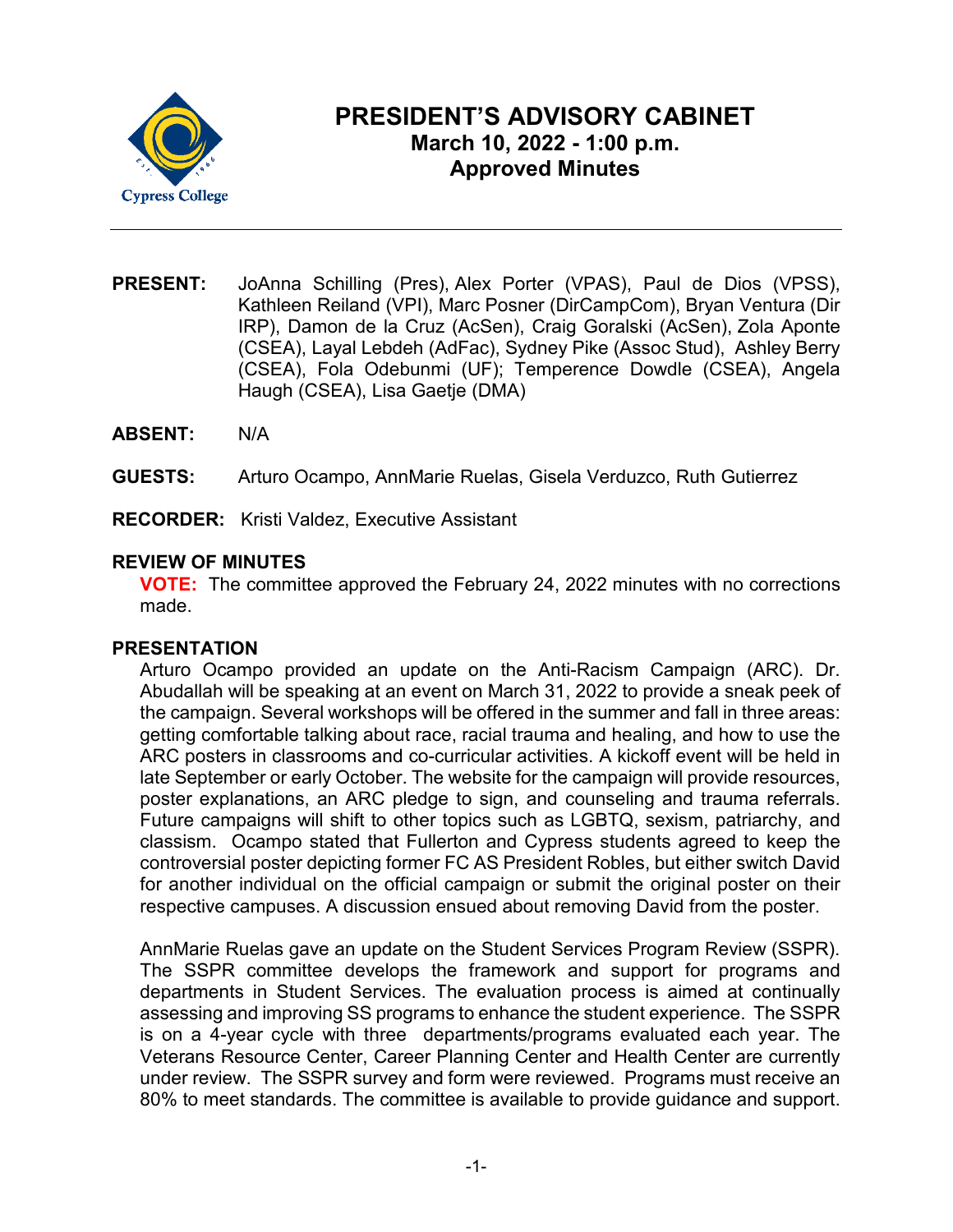Gisela Verduzco presented the first draft of the equity framework that was discussed at the February 24, 2022 PAC meeting and finalized at the DEIA retreat on February 25, 2022. This document will now be shared and modified to the needs of our campus. Next steps will include 1) Share it with Professional Development committee, CSEA, DEI, PAC, management, Division Meetings, Academic Senate, Associated Students; 2) Share it at an upcoming campus forum; 3) Hold workshops on how to apply the framework; 4) Create a form to collect feedback from across campus.

## **PRESIDENT UPDATE**

**VOTE:** A vote was taken to approve virtual meetings through the month of April. It was approved by the committee.

**VOTE:** A vote was taken to approve the Scale of Adoption Assessment presented by Lisa Gaetje at the previous PAC meeting. Damon de la Cruz and Craig Goralski indicated support, but abstained from voting because Academic Senate has not voted on this yet. The SOAA was approved by the committee.

A hybrid virtual/in-person Student Symposium will be held on April 7 from 2-3:30 p.m. to discuss the new education model students are asking for. Associated Students are preparing questions for the symposium and are looking for students from all departments to participate in order to get varying viewpoints. Look for more information to come soon.

The District AP7600 was presented by Alex Porter. This was the first read and there will be many opportunities to discuss it further. Craig Goralski expressed concern in two areas: the method by which the language was created and that no faculty, student or classified staff were involved and the tremendous amount of latitude it gives to campus safety officers, who are not sworn officers, and the fact that they receive a fraction of the training that peace officers do. He felt that the people being policed should be included in the development of this AP. Craig requested that this presentation be included in an upcoming Senate meeting. JoAnna Schilling clarified that the group that prepared this AP initially were doing so as part of a reorganization of our standard operating procedures; reviewing the AP evolved from the SOP work. The input from shared governance groups and students would now commence. She encouraged robust discussions of this first draft and encouraged PAC members to share with their constituent groups.

# **VPI UPDATE**

Recent guidance by the CCCCO regarding AB705 requires colleges to stop offering below-transfer level English and math classes by fall of 2022 unless we have data that would substantiate students do better with these classes. Our throughput data for math was below 10%, indicating we do not have the data to support the continuation of remedial math. A meeting was held with the math department chair and Dean. Eileen Haddad did some further research which showed 576 students received a placement into transfer level math, but chose to enroll in a below transfer level math – most were in health sciences. A conversation with Kelly Carter in Health Sciences, revealed that many nursing students do so because Math 40 was a prerequisite for the biology class that is needed for nursing. Another reason was because they thought the lower level might be easier and could increase their GPA. Because we are out of